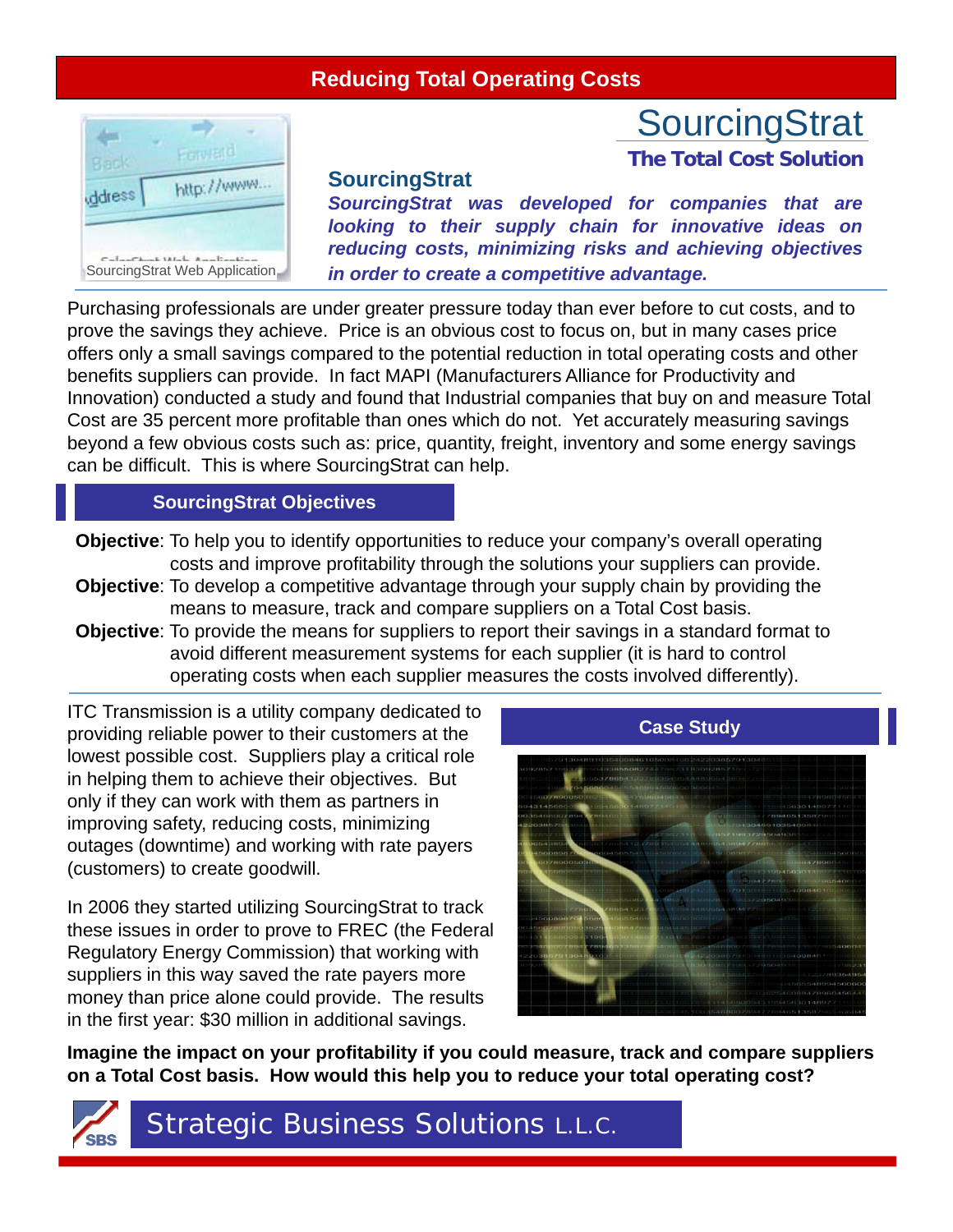## **Improving Your Profitability**

The number one goal of SourcingStrat is to help you improve your company's profitability by helping you to work with suppliers to reduce total operating cost. Suppliers impact costs in every aspect of your business. The issue becomes how to evaluate the solutions your suppliers provide in order to make purchasing decisions based on how they impact your total operating costs. To accomplish this SourcingStrat provides the means to evaluate solutions around:

- 1. Revenues: reduced downtime, improved production rates and reduced reject rates.
- 2. Expenditures: energy, disposal costs, repair costs, usage rate, freight and many other costs.
- 3. Assets: inventory, floor space (production and warehouse) and equipment.
- 4. Processing Costs: ordering, invoicing, maintenance, production, warehouse operations….

Some companies are reducing total cost by as much as 30% or more compared to price paid. How would achieving even a 5% reduction in Total Cost help you towards achieving your savings goals?

## **Creating a Competitive Advantage Through Your Supply Chain**

So many suppliers say they add value that customers often discount the claim. But for companies that want to reduce total operating costs, they need the ability to measure and track suppliers based on the dollar value their solutions provide.

To help you accomplish this, SourcingStrat comes with 60 different solutions built into it, but it is easy to add in your own solutions, and it provides three different methods for documenting the savings achieved:

- 1. Memo format: a very simple form that will allow anyone to document a solution.
- 2. Standard worksheet: one worksheet that provides the means to document the most common costs your suppliers impact: Cost of Materials, Freight, Processes and Inventory.
- 3. Custom worksheets: if auditable savings are needed for Sarbanes Oxley or for initiatives like Six Sigma this work area allows you to create custom worksheets where specific cost drivers can be listed (the program comes loaded with 100 cost drivers, but you can add in others), and it allows you to outline and explain how the savings from each cost driver was calculated.

| <b>Event Name:</b>                                                          |                                                                      | <b>Lamp Substitution</b>                      |                                                                 |                                                                                                                                                                                                                                                |                                          |                                            |                                 |                      |                                                                  |  |
|-----------------------------------------------------------------------------|----------------------------------------------------------------------|-----------------------------------------------|-----------------------------------------------------------------|------------------------------------------------------------------------------------------------------------------------------------------------------------------------------------------------------------------------------------------------|------------------------------------------|--------------------------------------------|---------------------------------|----------------------|------------------------------------------------------------------|--|
| <b>Customer:</b>                                                            | <b>ABC Manufacturing</b><br>Classville                               |                                               |                                                                 | <b>Report Number:</b>                                                                                                                                                                                                                          |                                          |                                            | 2010-02-07-09-4611-TIM          |                      |                                                                  |  |
| <b>Division / Plant:</b>                                                    |                                                                      |                                               | <b>Customer Contract:</b>                                       |                                                                                                                                                                                                                                                | <b>MRO Contract</b>                      |                                            |                                 |                      |                                                                  |  |
| <b>Customer Contact:</b>                                                    |                                                                      | Candace Cook: Purchasing Manager              |                                                                 | <b>Solution Provider:</b>                                                                                                                                                                                                                      |                                          | <b>Strategic Business Solutions: Randy</b> |                                 |                      |                                                                  |  |
| Decoriptor:                                                                 |                                                                      | Incandescent to compact florescent            |                                                                 | <b>Provider Location:</b>                                                                                                                                                                                                                      |                                          | Halmeld<br>Southeast: 17-Classville        |                                 |                      |                                                                  |  |
| Objectives:                                                                 |                                                                      | <b>Reduced Energy Usage</b>                   |                                                                 |                                                                                                                                                                                                                                                |                                          | Manufacturing                              |                                 |                      |                                                                  |  |
|                                                                             |                                                                      | Green Initiatives                             |                                                                 | <b>Supply Chain</b><br>Support:                                                                                                                                                                                                                |                                          | <b>GE Lighting</b>                         |                                 |                      |                                                                  |  |
|                                                                             |                                                                      |                                               |                                                                 | <b>Commodity Service</b><br>Group:                                                                                                                                                                                                             |                                          | Lighting                                   |                                 |                      |                                                                  |  |
|                                                                             |                                                                      |                                               |                                                                 | <b>Statue:</b>                                                                                                                                                                                                                                 |                                          |                                            | Savings Accepted                |                      |                                                                  |  |
|                                                                             |                                                                      |                                               |                                                                 | <b>Start Date:</b>                                                                                                                                                                                                                             |                                          | 2/7/10                                     |                                 |                      |                                                                  |  |
| <b>Estimated Annual</b><br>Impact:                                          | \$106,100.00                                                         |                                               |                                                                 | Date Changed:                                                                                                                                                                                                                                  |                                          | 2/7/10                                     |                                 |                      |                                                                  |  |
| <b>Notes</b>                                                                |                                                                      |                                               |                                                                 |                                                                                                                                                                                                                                                |                                          |                                            |                                 |                      |                                                                  |  |
| Retailty<br>- reduced energy costs<br>TCO Category: Expenditures Reductions | reductions that would accrue.<br>- reduced maintenance time required | - significant reduction in energy consumption | - reduced consumption of the number of lamps utilized each year | We reviewed a number of options with them and after evaluating the benefits the team chose to evaluate a change in lamps.<br>Once this strategy was selected we audited their current system and calculated the savings and energy consumption |                                          |                                            |                                 |                      |                                                                  |  |
|                                                                             |                                                                      |                                               |                                                                 |                                                                                                                                                                                                                                                |                                          |                                            |                                 |                      |                                                                  |  |
| <b>TCO Component</b>                                                        |                                                                      | <b>Dollar Type</b>                            | <b>Saving Type</b>                                              | (A) Annual Quantities<br>Impacted                                                                                                                                                                                                              |                                          | (B) Price<br><b>Differences</b>            |                                 | Annual Savings (A*B) |                                                                  |  |
| New Lamp                                                                    |                                                                      | Hard Savings On Going                         |                                                                 | 1.000.0000                                                                                                                                                                                                                                     | $-53.5000$                               |                                            |                                 | $-53,500,00$         |                                                                  |  |
| <b>TCO Component</b>                                                        |                                                                      | Dollar Type Saving Type                       |                                                                 |                                                                                                                                                                                                                                                | (A) Annual Quantities<br>Impacted        |                                            | (B) Price<br><b>Differences</b> |                      | <b>Annual Savinos (A*B)</b>                                      |  |
| Old Lamp                                                                    |                                                                      | Hard Savings On Going                         |                                                                 | 8,000,0000                                                                                                                                                                                                                                     |                                          |                                            | \$0,4500                        |                      |                                                                  |  |
| <b>TCO Component</b>                                                        |                                                                      | Dollar Type Saving Type                       |                                                                 |                                                                                                                                                                                                                                                | (A) Annual Quantities<br><b>Impacted</b> |                                            | (B) Price<br><b>Differences</b> |                      |                                                                  |  |
|                                                                             |                                                                      |                                               |                                                                 |                                                                                                                                                                                                                                                |                                          |                                            |                                 |                      |                                                                  |  |
|                                                                             | Utilities: Lighting Electricity                                      | Hard Savings On Going                         |                                                                 | 600,000.0000                                                                                                                                                                                                                                   |                                          | \$0,0600                                   |                                 |                      |                                                                  |  |
|                                                                             |                                                                      |                                               |                                                                 |                                                                                                                                                                                                                                                | Annual Expenditure Impact:               |                                            |                                 |                      | \$3,600.00<br>Annual Savingc (A*B)<br>\$36,000.00<br>\$38,100.00 |  |
|                                                                             |                                                                      |                                               |                                                                 |                                                                                                                                                                                                                                                |                                          |                                            |                                 |                      |                                                                  |  |
| TCO Category: Process Improvements<br>TCO<br>Component                      |                                                                      | <b>Dollar Type Saving Type</b>                | (A) Pact<br><b>Process Cost</b>                                 | (B) Frequency<br>of Pact Uce                                                                                                                                                                                                                   |                                          | (C)<br>Current<br><b>Process Cost</b>      | of Current<br>Uce               |                      | (D) Frequency Process Savings<br>$(A^*B) - (C^*D)$               |  |

In addition to the different documentation methods, SourcingStrat allows you a number of print options, from a single event (like the one show here) to compiled savings reports involving many records that include graphs like those displayed on the next page.



Strategic Business Solutions L.L.C.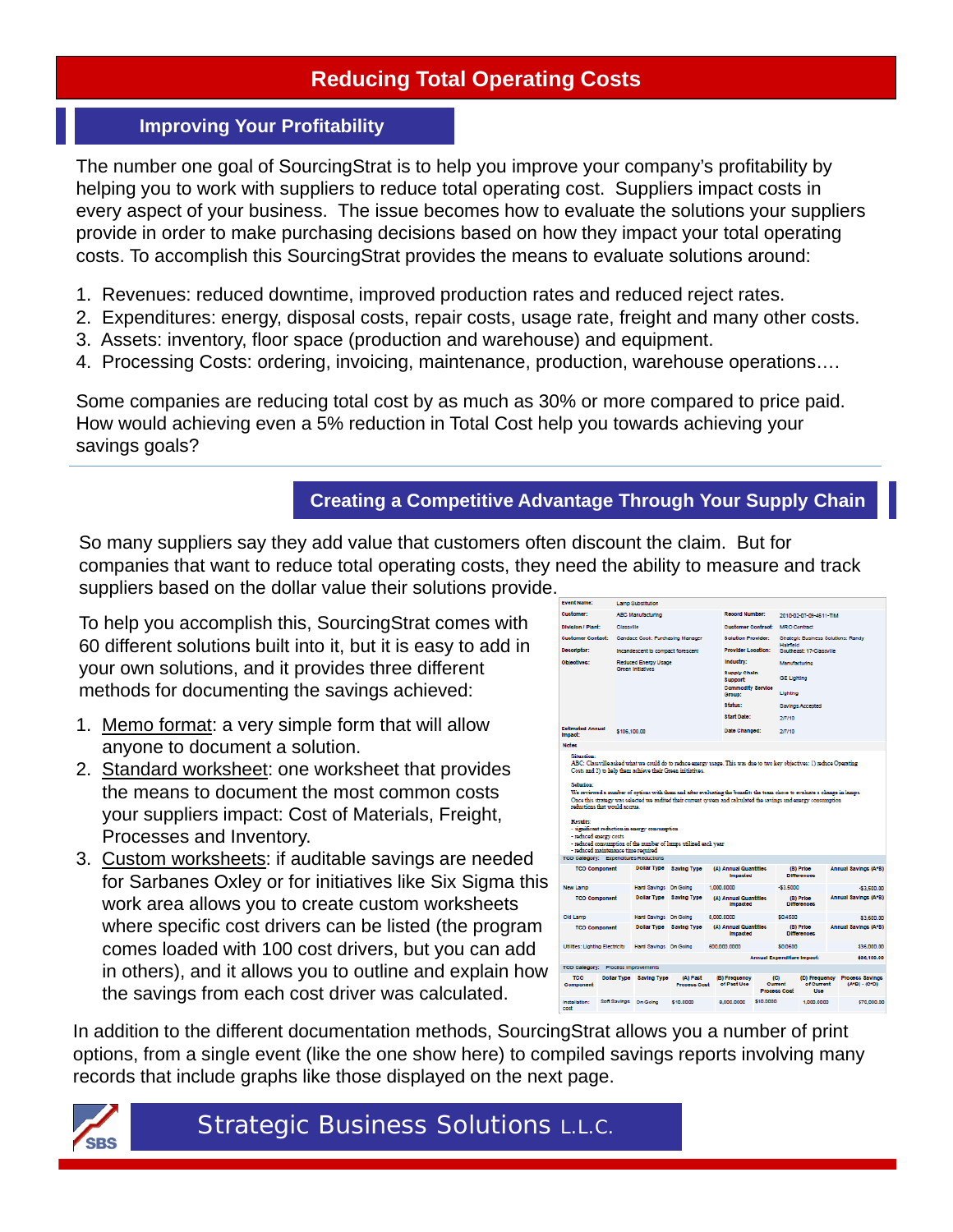SourcingStrat provides a wide range of reporting options to help you demonstrate the savings you achieved through your suppliers. The reports can be used to help you during business reviews, negotiations, management reviews and more.

Some of the more popular report options include both charts and tables of the total cost savings achieved over any timeframe, as illustrated in the bar chart to the right. This shows how the savings have increased over the last year.



Each graph comes with its own table like the one shown above in order to show the dollars and percentages around each graph.

SourcingStrat can also include each solution your suppliers provided in with the report and allows you three levels of detail in the reporting format (the standard report format is illustrated on the previous page).

And if you want just a quick list of solutions to review, the program also provides summary reports like the one show to the right.

The purpose in providing these various report options is to allow you to measure and track suppliers to ensure they are working with you to achieve your savings goals.



SourcingStrat also allows you to include a number of other charts around the characteristics of the savings including:

- Savings by location (shown to the left)
- Savings Status (shown below, center)
- On-going versus One-time (not shown)
- Hard versus Soft (shown below, right)

As well as several others characteristics.





| <b>Value Added</b>                         |                   |                         | <b>Report Date:</b><br>2/11/07 |  |  |  |
|--------------------------------------------|-------------------|-------------------------|--------------------------------|--|--|--|
|                                            |                   |                         | <b>ABC</b> Manufacturing       |  |  |  |
| <b>Final Summary of Events</b>             |                   |                         |                                |  |  |  |
| <b>Event Name:</b>                         | <b>Start Date</b> | <b>Status</b>           | <b>Savings Achieved</b>        |  |  |  |
| Asset Management                           | 2/23/06           | Implemented             | \$354,875.00                   |  |  |  |
| <b>Asset Management</b>                    |                   | 3/27/06 Proposed        | \$497,136.60                   |  |  |  |
| Asset Management                           | 4/13/06           | Savings Accepted        | \$479,606.00                   |  |  |  |
| Asset Management                           |                   | 9/12/06 Proposed        | \$555.00                       |  |  |  |
| Asset Management                           |                   | 9/12/06 Proposed        | \$12,800.00                    |  |  |  |
| <b>Bar Coding</b>                          | 9/12/06           | Implemented             | \$29,200.00                    |  |  |  |
| <b>Bar Coding</b>                          | 9/12/06           | Savings Accepted        | \$30,000.00                    |  |  |  |
| <b>Capital Equipment Selection Support</b> | 10/5/06           | Savings Accepted        | \$237,245.00                   |  |  |  |
| Consignment                                | 9/12/06           | Implemented             | \$12,650.00                    |  |  |  |
| Consignment                                | 9/12/06           | Proposed                | \$21,290.00                    |  |  |  |
| Consignment                                | 9/12/06           | Savings Accepted        | \$2.000.00                     |  |  |  |
| Design Support: Direct Materials           | 9/12/06           | Implemented             | \$888.00                       |  |  |  |
| <b>Emergency Response</b>                  | 9/12/06           | Savings Accepted        | \$12,500.00                    |  |  |  |
| <b>Emergency Response</b>                  | 9/12/06           | Implemented             | \$10,000.00                    |  |  |  |
| <b>Emergency Response</b>                  | 9/29/06           | <b>Savings Accepted</b> | \$500.00                       |  |  |  |
| <b>Energy Audits</b>                       | 6/7/06            | Implemented             | \$250,946.00                   |  |  |  |
| <b>Energy Audits</b>                       | 11/13/06          | Savings Accepted        | \$273.105.00                   |  |  |  |
| <b>Evaluated Receipt Settlement</b>        | 9/12/06           | Proposed                | \$4.500.00                     |  |  |  |
| <b>Evaluated Receipt Settlement</b>        | 9/12/06           | Implemented             | \$1,600.00                     |  |  |  |
| <b>Evaluated Receipt Settlement</b>        | 9/12/06           | Savings Accepted        | \$2,500.00                     |  |  |  |
| <b>Failure Analysis</b>                    | 8/3/06            | <b>Savings Accepted</b> | \$220,450.00                   |  |  |  |
| <b>Failure Analysis</b>                    | 9/12/06           | Implemented             | \$70,128.00                    |  |  |  |
| <b>Feed &amp; Speed Optimization</b>       | 9/12/06           | Savings Accepted        | \$22,680.00                    |  |  |  |
| Feed & Speed Optimization                  | 11/13/06          | Savings Accepted        | \$81.852.00                    |  |  |  |
| <b>Freight Analysis</b>                    | 2/12/06           | Proposed                | \$35,000.00                    |  |  |  |
| <b>Guaranteed Annual Price Downs</b>       | 5/16/06           | Savings Accepted        | \$23,450.00                    |  |  |  |
| <b>Installation Support</b>                |                   | 6/15/06 Proposed        | \$46.660.00                    |  |  |  |